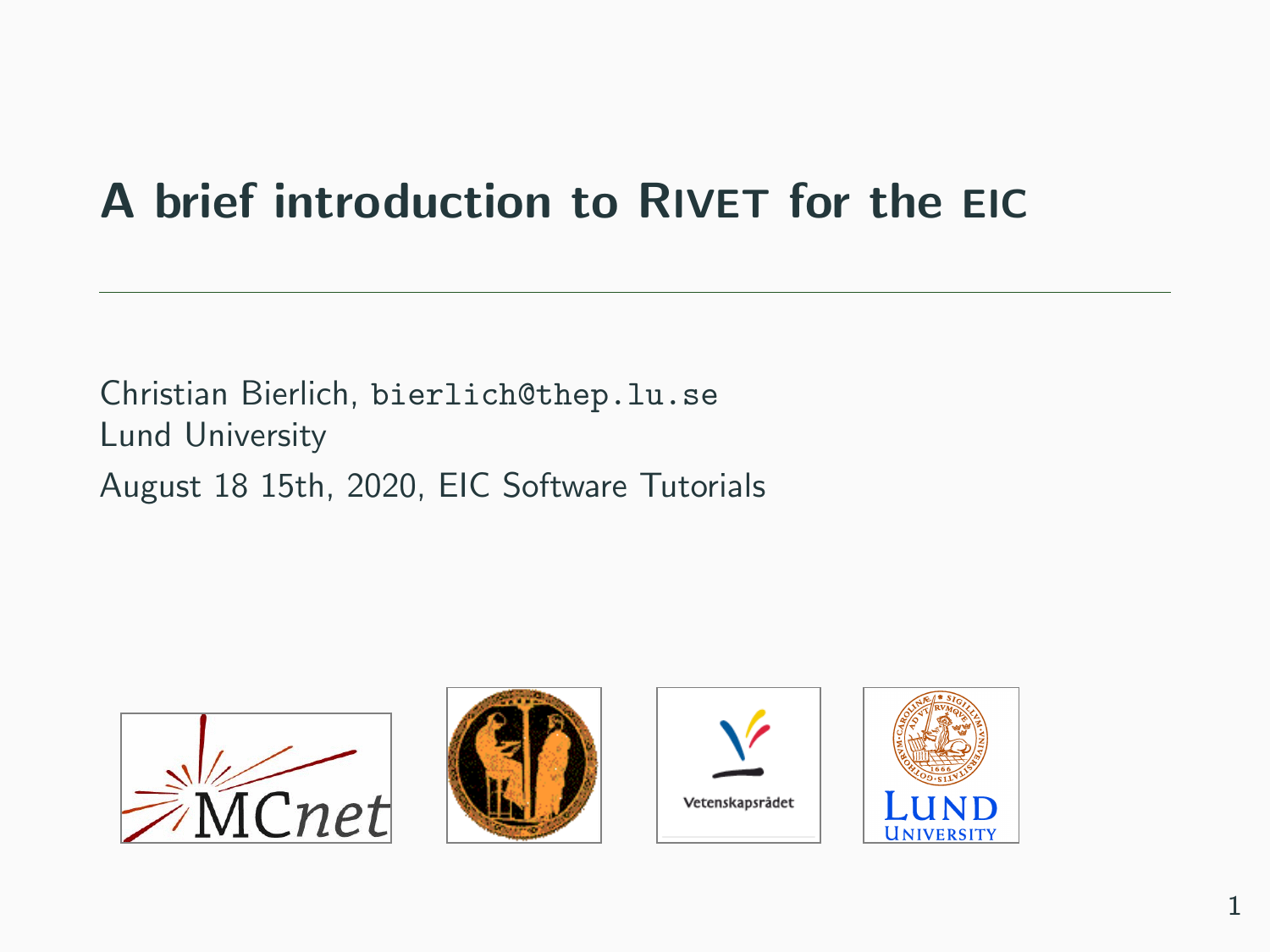## Day 2: RIVET

- Yesterday: went through PYTHIA8, and ran a RIVET analysis.
- Today: a more detailed introduction to RIVET.
- Prerequisites:
	- A working installation of the tutorial image.
	- A HEPMC ep sample (generated yesterday, or download later).

#### • Program:

- 25' Introduction to RIVET.
- 10' Questions and start group work.
- 35' Groups: Write your own analysis (including small break).
- 10' Follow-up on exercise & start next one (in plenary room).
- 35' Groups: Advanced analysis features.
	- 5' End of day (in plenary room).
- This tutorial is also available as a lecture note, attached on [Indico](https://indico.bnl.gov/event/9153/)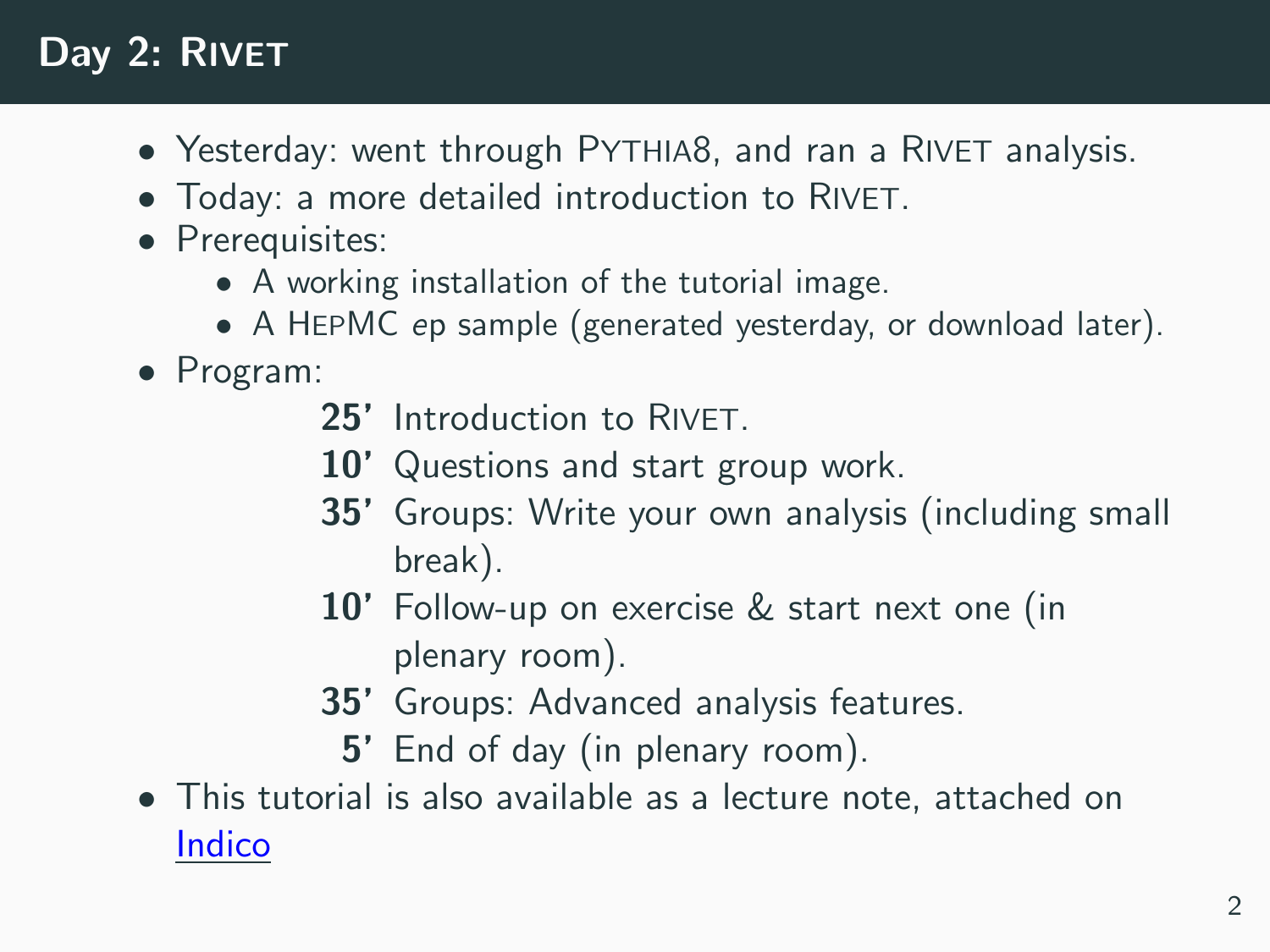#### RIVET

- Analysis system allowing for easy extraction of observables and plots from any Monte Carlo event generator.
- Requires only HEPMC event output no access to "unphysical" observables.
- Well suited for MC/data comparisons, with *many* analyses implemented.

#### **Rivet analysis coverage**

Rivet analyses exist for 917/5952 papers = 15%. 196 priority analyses required.

Total number of Inspire papers scanned = 10604, at 2020-07-02

Breakdown by identified experiment (in development):

| Key                             | <b>ALICE</b>     | <b>ATLAS</b>       | CMS               | LHCb             | Forward         | <b>HERA</b>     | $e^+e^-(\geq 12)$<br>GeV) | $e^+e^-(\leq 12$<br>GeV) | Tevatron          | <b>RHIC</b>     | <b>SPS</b>     | Other            |
|---------------------------------|------------------|--------------------|-------------------|------------------|-----------------|-----------------|---------------------------|--------------------------|-------------------|-----------------|----------------|------------------|
| <b>Rivet wanted</b><br>(total): | 259              | 311                | 411               | 222              | 44              | 520             | 800                       | 690                      | 1238              | 476             | 63             |                  |
| <b>Rivet REALLY</b><br>wanted:  | 36               | 45                 | 82                | 9                | $\circ$         | 13              |                           | $\mathbf{R}$             | 6                 |                 | $\Omega$       | $\circ$          |
| <b>Rivet provided:</b>          | $26/285 =$<br>9% | $165/476 =$<br>35% | $86/497 =$<br>17% | $13/235 =$<br>6% | $8/52 =$<br>15% | $9/529 =$<br>2% | $176/976 =$<br>18%        | $348/1038 =$<br>34%      | $59/1297 =$<br>5% | $9/485 =$<br>2% | $5/68 =$<br>7% | $16/17 =$<br>94% |

 $\bullet$  but also the tool of choice for communication between MC developers internally & to experiments.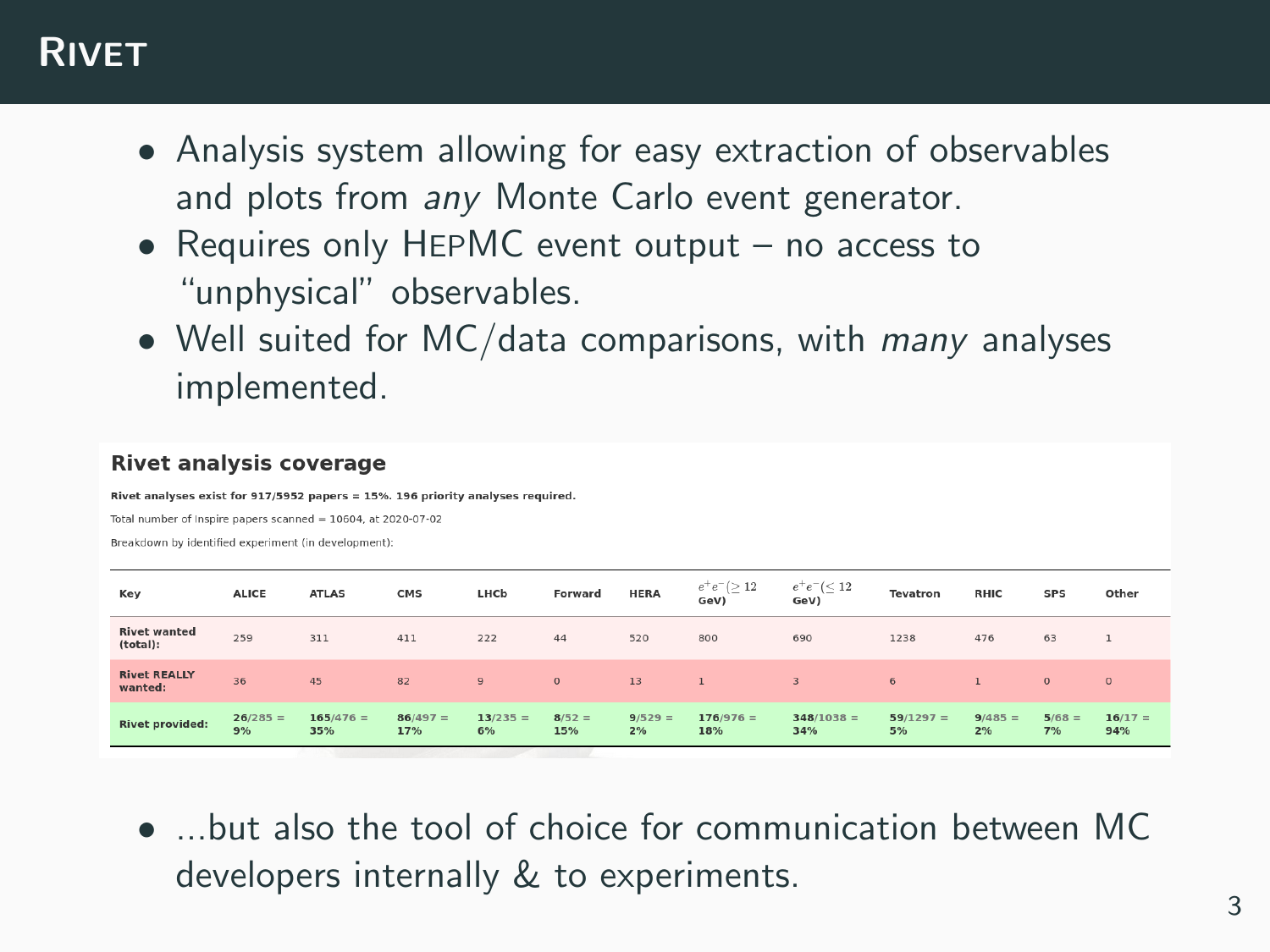#### Unphysical observables? What?

- Remember the event graph from yesterday?
	- 1. No experimental access to intermediate steps.
	- 2. (Many HERA analyses corrected to "Born level").
	- enerators! **\_\_** 3. Some steps cannot even be compared across generators!
- DIS physics adds other complications.
	- 1. The scattered lepton may not be uniquely determinable. Needs to mimic data analysis.

4

- 2. Same problem for defining diffraction.
- And so does heavy ion physics & jets.



- $\ldots$   $\ldots$  cased solutions, i.e.  $\ldots$ 1. HI: Measured centrality vs. "theoretical" centrality.
- 2. Jets: Experimental jet definition vs. parton level jet.

#### RIVET is designed to mitigate

If you cannot put it in RIVET, it is not physical!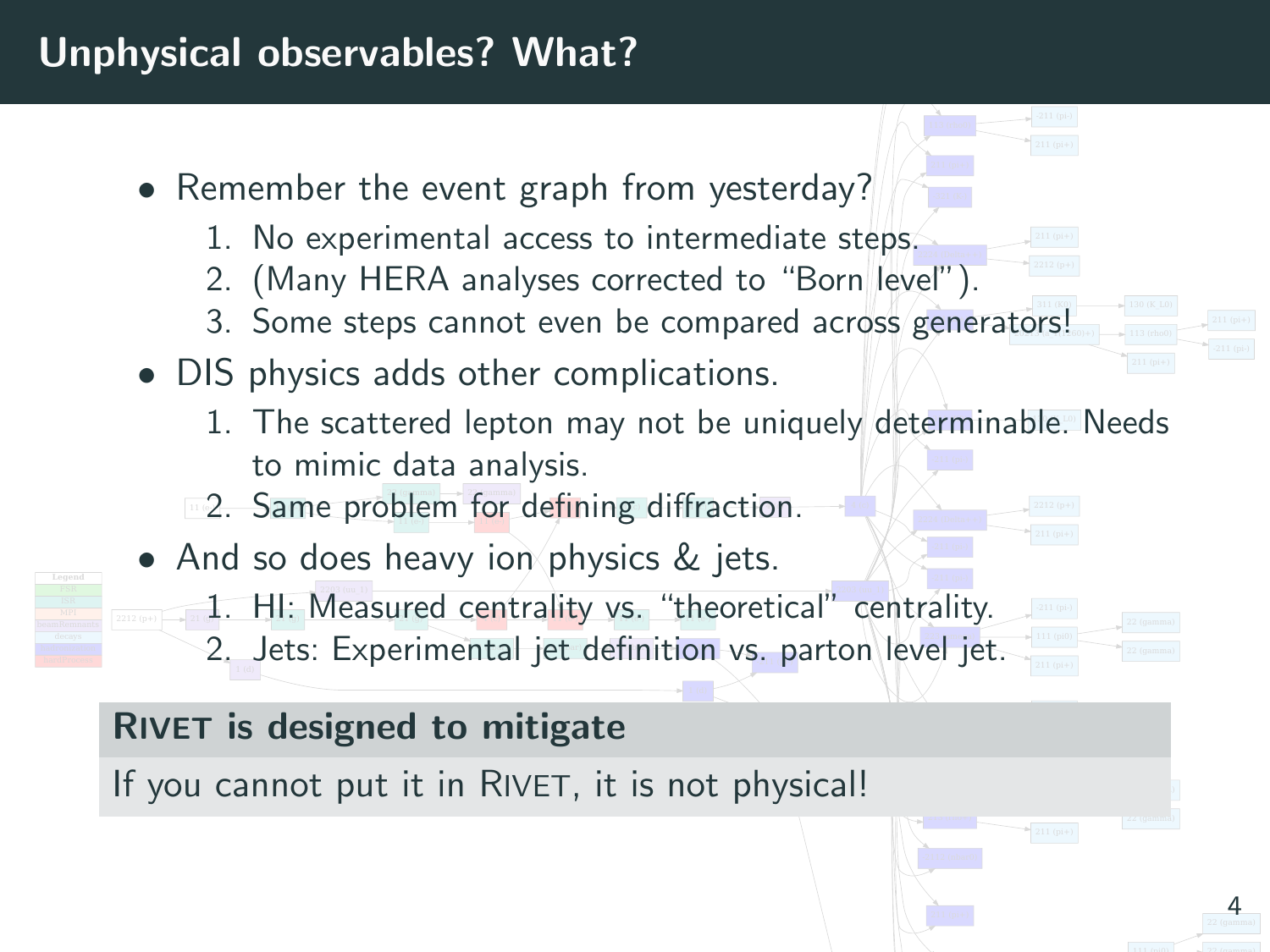### Tool of communication

- For MC authors RIVET is also an invaluable tool of communication.
- Frequent use case: Compare observable across generators for prediction/validation.
- Two key features:
	- 1. Generator-agnostic analysis means rapid turn-around.
	- 2. Observables are physical by design.
- Also useful for MC/exp communication.
	- 1. Acceptances and trigger definitions encoded directly.
	- 2. EASY! No need for MC developers to install large exp. code frameworks.
	- 3. No ambiguity in definitions of observables.

#### Communication with the EICUG

MC authors prefer to communicate analyses with RIVET. If you don't use it, expect long answer times!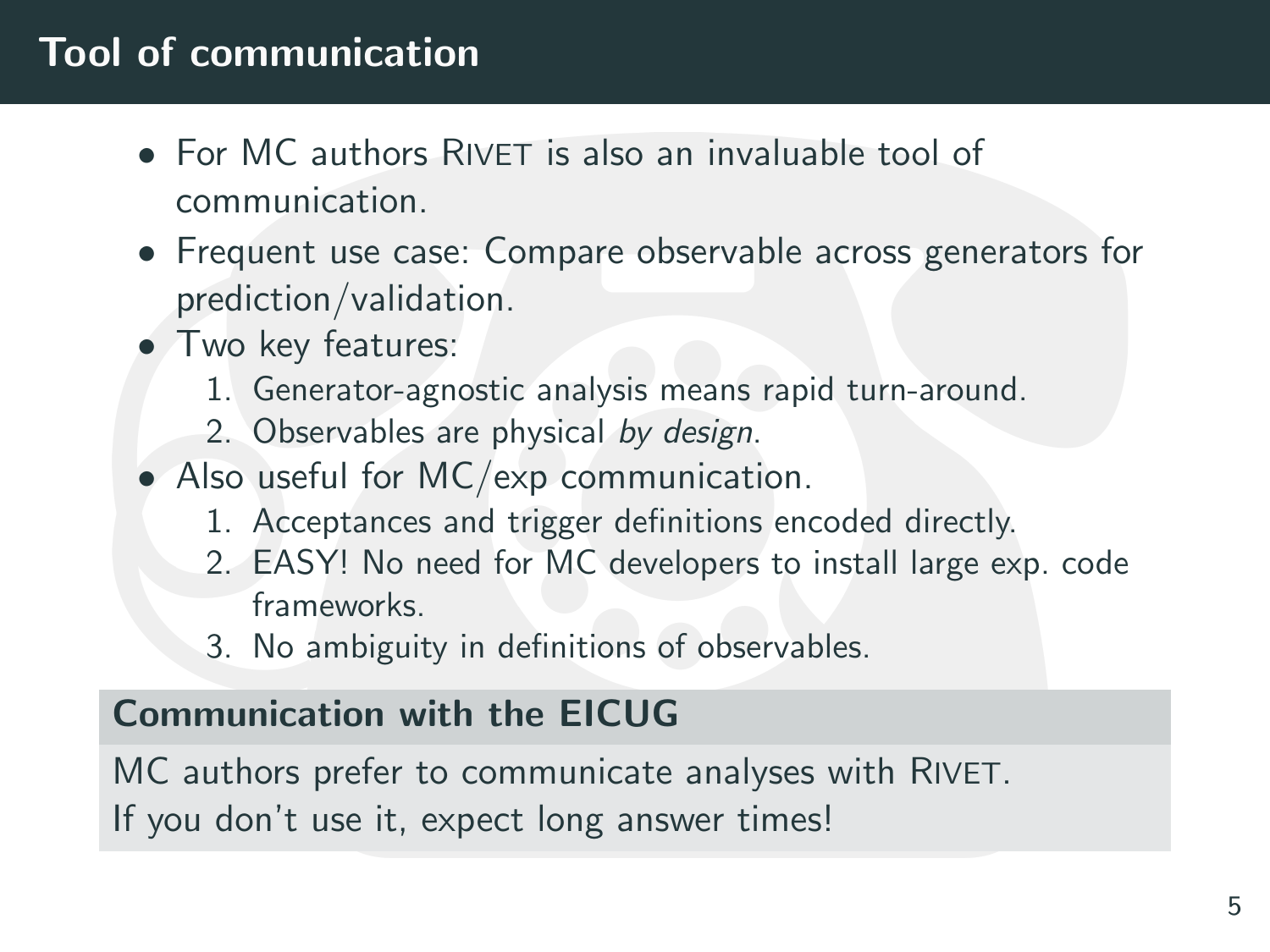#### Analysis structure

- You already ran an analysis yesterday.
- Let's take a look at the general structure.



- Initialization: init() is called once per analysis, used to declare ("book") histograms and projections.
	- Analysis: analyze (const Event&) is called once per event, analyze events and fill histograms.
- Finalization: finalize() is called once, at the end of each analysis, apply normalizations, fill histograms with all-event averages, construct ratios.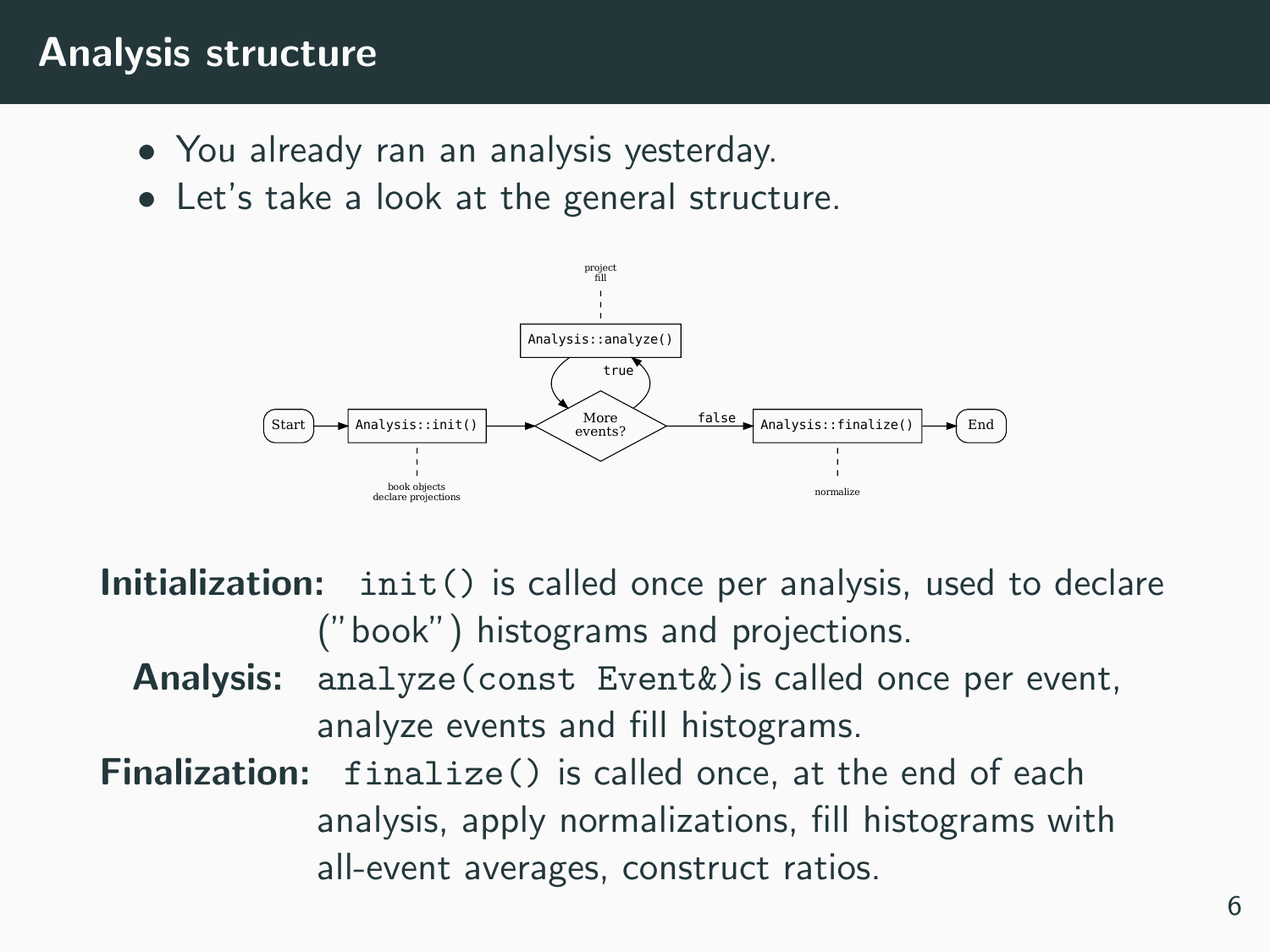#### A closer look

- We'll take a closer look at the analysis MC\_DIS\_[Check.](https://rivet.hepforge.org/analyses/MC_DIS_Check.html)
- All analyses can be studied in the online documentation.
- Keywords: class structure, projections: booking, projections: using, histograms: booking, filling and scaling.

| <b>Rivet home</b><br>o Contur                                                                    | <b>Rivet analyses reference</b>                                                                                                                                                                                                                                                                                                                                                             |
|--------------------------------------------------------------------------------------------------|---------------------------------------------------------------------------------------------------------------------------------------------------------------------------------------------------------------------------------------------------------------------------------------------------------------------------------------------------------------------------------------------|
| o Professor<br>o YODA                                                                            | <b>MC DIS Check</b>                                                                                                                                                                                                                                                                                                                                                                         |
| o MCplots<br>o AGILe<br>Downloads                                                                | A simple analysis using the DISKinematics projection.<br>Experiment: (HERA)<br>Status: UNVALIDATED REENTRANT                                                                                                                                                                                                                                                                                |
| Analyses<br>o Standard analyses<br>o Analysis changelog<br>o Writing an analysis                 | Authors:<br>· Hannes lung<br>· Leif Lönnblad                                                                                                                                                                                                                                                                                                                                                |
| Analysis coverage & wishlists<br>o General<br>o No searches/HI<br>o Searches                     | <b>No references listed</b><br>Beams: $p + e$ ., $p + e +$<br><b>Beam energles: ANY</b><br>No run details listed                                                                                                                                                                                                                                                                            |
| o Heavy Ion<br>Documentation<br>o Getting started<br>o Rivet via Docker<br>· Manuals & tutorials | A simple analysis to illustrate how to use the DISKinematics projection together with different<br>options, and to histogram the obtained x, y and O2 variables.<br>Source code: MC DIS Check.cc                                                                                                                                                                                            |
| · Changelog<br>· Doxygen code/API docs<br>Source code<br>Contact                                 | 11.4.44.44.<br>$\overline{\mathbf{z}}$<br>#include "Rivet/Analysis.hh"<br>$\overline{\mathbf{3}}$<br>#include 'Rivet/Projections/FinalState.hh'<br>60.00<br>#include 'Rivet/Projections/FastJets.hh"<br>#include 'Rivet/Projections/DISKinematics.hh"<br>ż<br>namespace Rivet {                                                                                                             |
|                                                                                                  | $\overline{8}$<br>$\overline{9}$<br>18<br>/// abrief A simple analysis to illustrate how to use the<br>11<br>/// DISKinematics projection together with different options.<br>12<br>class MC DIS Check : public Analysis {<br>13<br>public:<br>$\overline{14}$<br>15<br>/// Constructor<br>16<br>DEFAULT RIVET ANALYSIS CTOR(MC DIS Check);<br>17<br>18<br>19<br>/// Goage Analysis methods |

/// Book histograms and initialise projections before the run

 $rac{28}{21}$  $1/6f$ 

 $\frac{5}{2}$ 

void  $init()$   $\left\{$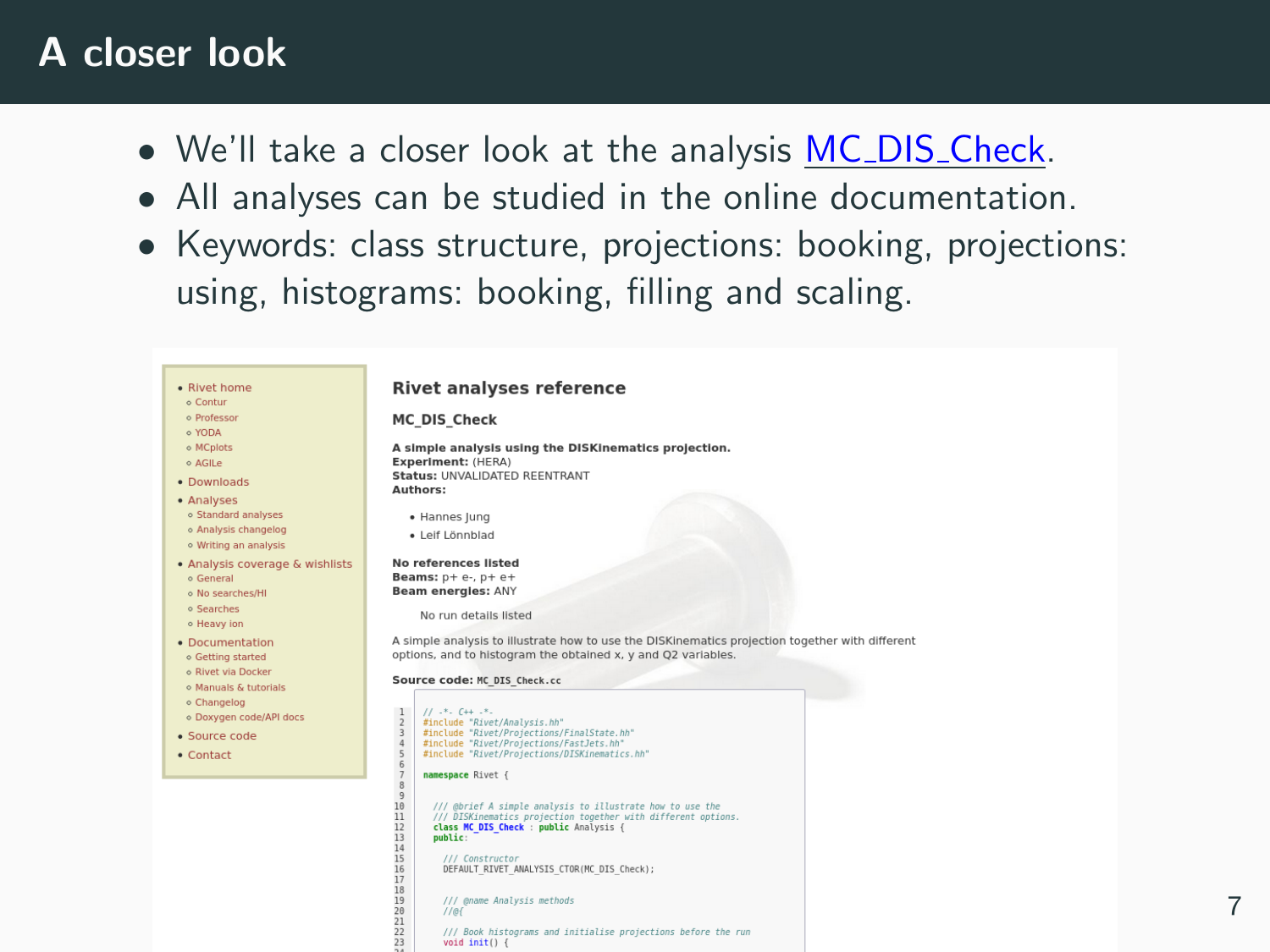#### Analysis output

- You will run the analysis from command line in a minute.
- The output file is in the [YODA](https://yoda.hepforge.org/) format.
- YODA is light-weight, and optimized for hep usage.

| File<br>Edit<br><b>Buffers</b><br>Help<br>Window                                                                                               |      |  |
|------------------------------------------------------------------------------------------------------------------------------------------------|------|--|
| Tools<br>Syntax                                                                                                                                |      |  |
| ø<br>$\Phi_{\mathbf{a}}^{\mathbf{a}}$<br>鷗<br><b>Side</b><br>ø<br>п<br>s<br>田<br>四<br>$\sim$ $\sim$<br>¢<br>п<br>丽<br>Cas<br>m                 |      |  |
| BEGIN YODA HISTO1D V2 /MC DIS Check/02<br>Path: /MC DIS Check/02                                                                               |      |  |
| ScaledBy: 0.00000000000000000e+00                                                                                                              |      |  |
| Title:                                                                                                                                         |      |  |
| Type: HistolD                                                                                                                                  |      |  |
|                                                                                                                                                |      |  |
| # Mean: 7.267867e+01                                                                                                                           |      |  |
| Area: 1.000000e+00                                                                                                                             |      |  |
| 10<br>TD.<br>numEntries<br>sumwx2<br>sum/2<br><b>SUITW</b><br>Sumo<br>Total<br>9.999500e+04<br>$1.00000000+00$<br>1.000050e-05<br>7.267867e+81 |      |  |
| Total<br>6.417375e+04                                                                                                                          |      |  |
| Underflow<br>Underflow<br>0.000000000000<br>A AAAAAAA+AA<br>A.000000000000<br>$0.00000000+00$<br>$0.00000000+00$                               |      |  |
| <b>Overflow</b><br><b>Overflow</b><br>4.630232e-03<br>4.630463e-08<br>1.130370e+01<br>5.352131e+04<br>4.630000e+02                             |      |  |
| xhiah<br>xlow<br>numEntries<br>н<br>sumw<br>Sum/2<br>SHIMAR <sub>2</sub><br><b>SUITWX</b>                                                      |      |  |
| 1.000000e-01<br>1.096478e-01<br>$0.0000000+00$<br>0.000000000000<br>0.000000000000<br>0.00000000000<br>0.00000000000                           |      |  |
| 1.096478e-01<br>1.202264e-01<br>0.00000000000<br>0.000000000000<br>0.000000000000<br>0.00000000000<br>0.000000000000                           |      |  |
| 1.202264e-01<br>1.318257e-01<br>0.00000000000<br>0.000000000000<br>0.000000000000<br>0.000000000000<br>0.00000000000                           |      |  |
| 1.318257e-01<br>0.000000000000<br>0.000000000000<br>1.445440e-01<br>0.00000000000<br>0.000000000000<br>0.000000000000                          |      |  |
| 1.445440e-01<br>1.584893e-01<br>0.00000000000<br>$0.00000000+00$<br>$0.000000e + 00$<br>$0.000000e+00$<br>$0.000000e + 00$                     |      |  |
| 1.584893e-01<br>1.737801e-01<br>0.00000000000<br>0.000000e+00<br>0.000000000000<br>0.000000000000<br>$0.000000e + 00$                          |      |  |
| 19.7                                                                                                                                           | Top. |  |

#### But... ROOT?

ROOT is too heavy weight to include as a dependency for MC developers. You can convert YODA histograms to ROOT with yoda2root (see online docs). <sup>8</sup>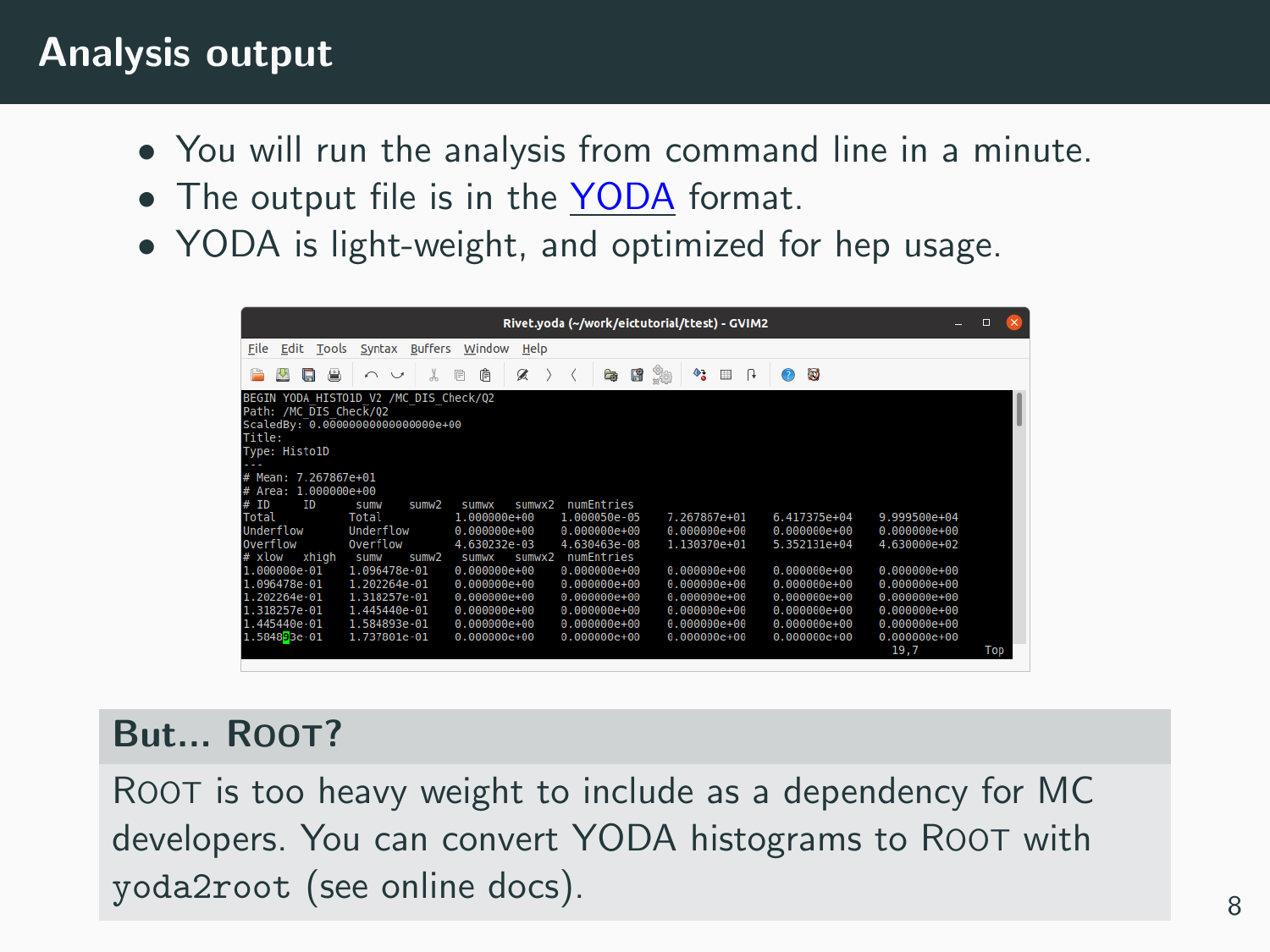### Setting up RIVET

• Installation instructions and standard tutorials can be found on [gitlab.](https://gitlab.com/hepcedar/rivet/-/blob/master/doc/tutorials/README.md)

#### Local installation

Mostly harmless to install, using the [installation script.](https://gitlab.com/hepcedar/rivetbootstrap/raw/3.1.2/rivet-bootstrap) Requires  $C++14$ .

• For this tutorial, we use the same docker image as yesterday (with RIVET 3.1.2 installed).

#### Docker setup

docker pull electronioncollider/pythia-eic-tutorial

• See next page for further setup.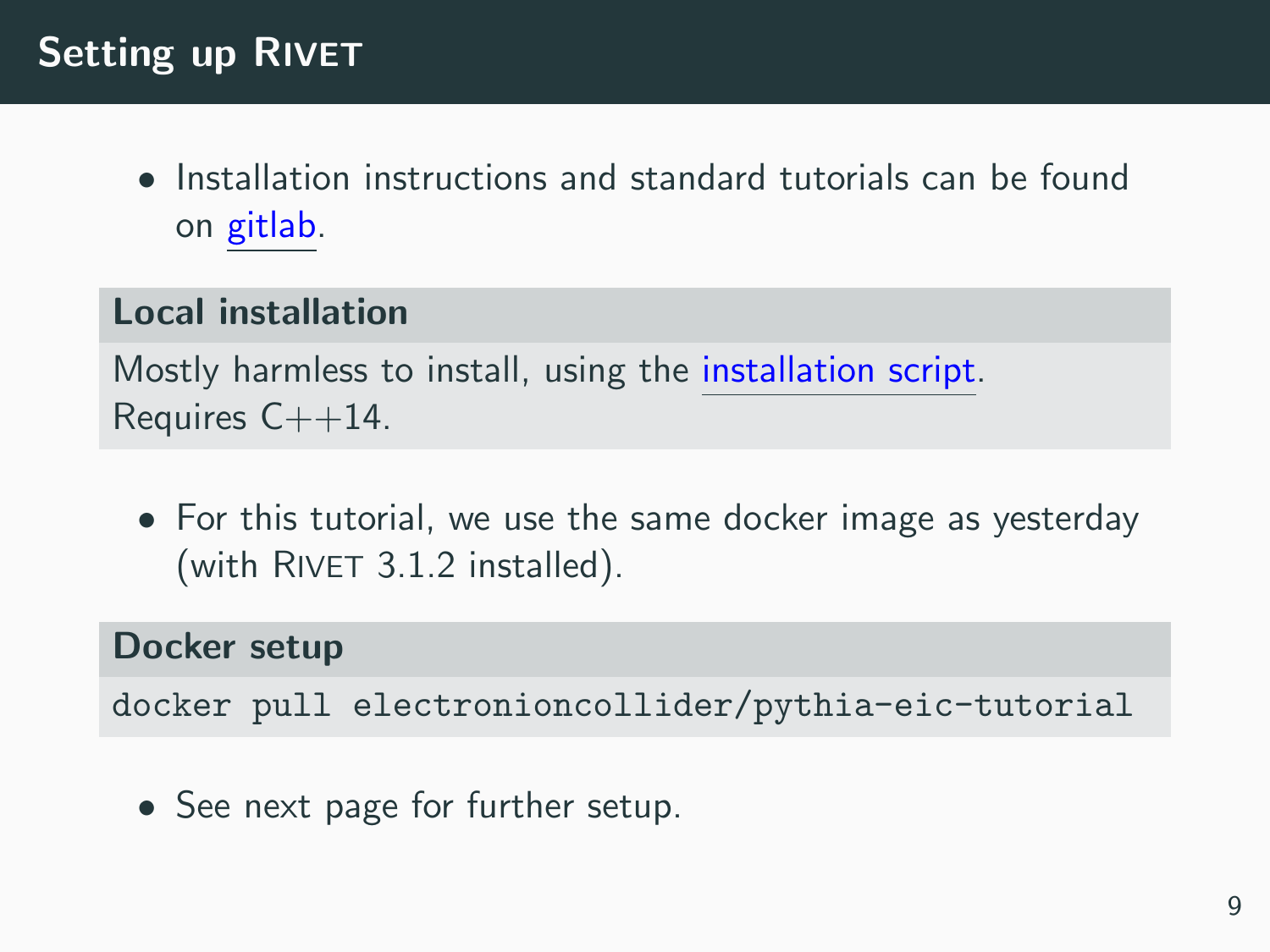#### Further setup

- Navigate to the working directory from yesterday.
- Expose relevant RIVET commands from the container.

```
\beta> alias rivet='docker run -i --rm -u `id -u $USER`: `id -g` \
    -v $PWD:$PWD -w $PWD electronioncollider/pythia-eic-tutorial rivet'
$> alias rivet-mkanalysis='docker run -i --rm -u 'id -u $USER': 'id -g' \
    -v $PWD:$PWD -w $PWD electronioncollider/pythia-eic-tutorial \
    rivet-mkanalysis'
\Rightarrow alias rivet-build='docker run -i --rm -u 'id -u USER':'id -g' \
    -v $PWD:$PWD -w $PWD electronioncollider/pythia-eic-tutorial \
    rivet-build'
\Rightarrow alias rivet-mkhtml='docker run -i --rm -u 'id -u USER':'id -g' \
    -v $PWD:$PWD -w $PWD electronioncollider/pythia-eic-tutorial \
```
rivet-mkhtml'

• You can now run RIVET from the command line, as if it was installed on your own machine.

#### Try this:

```
$> rivet --help # Display the Rivet help menu
$> rivet --list-analyses # List available analyses on your system
```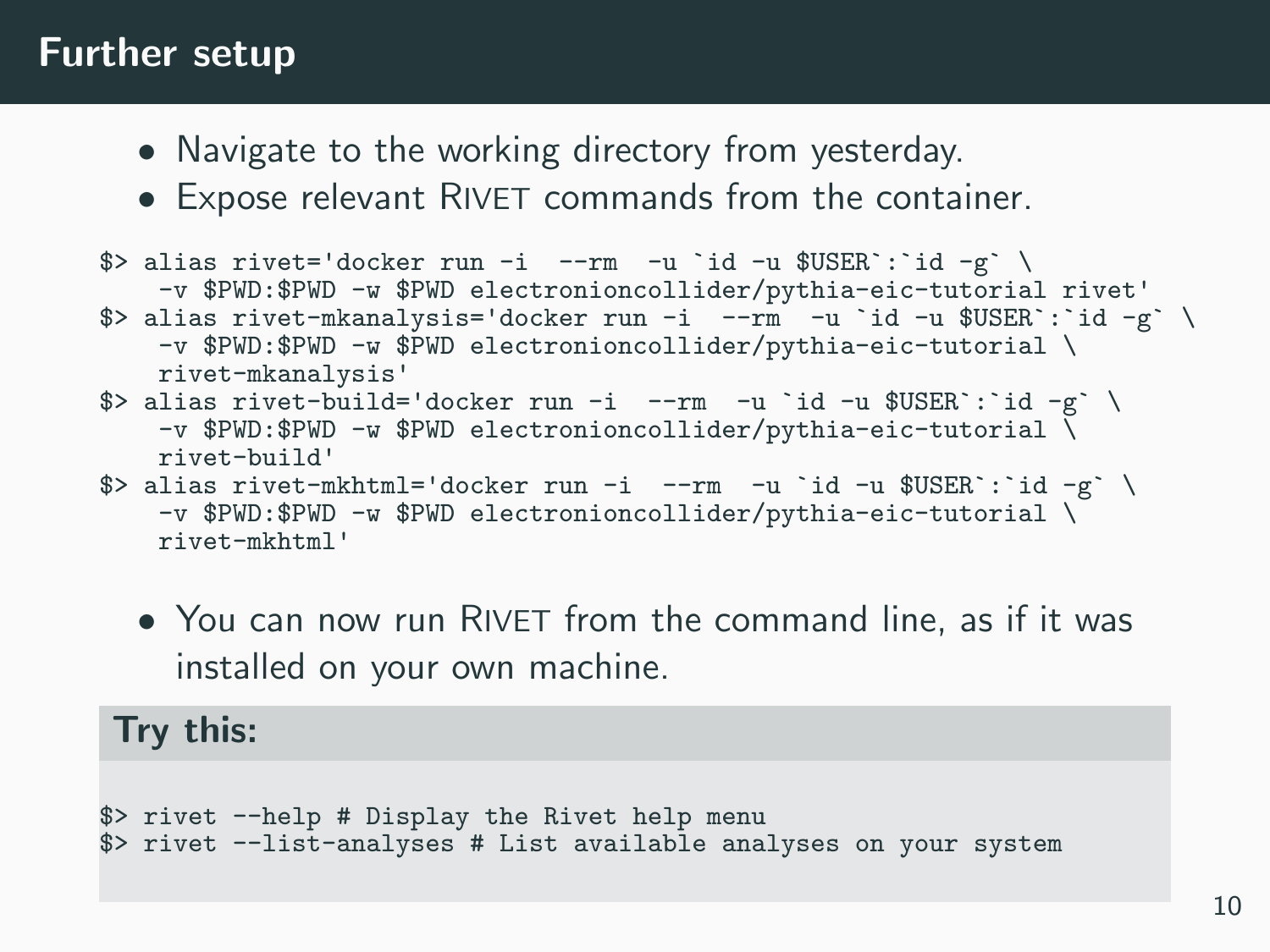### Exercises: Run analyses & writing your first analysis

- It is time to get to work!
- I will first show you how to run analyses on the command line, using your pre-generated HEPMC file, following the tutorial sheet.
- You will then be divided into smaller groups, and should follow the attached tutorial sheet, where you will:
	- 1. Study the analyses.
	- 2. Write your own analysis, which adds more observables.
- Start from section 4 in the tutorial sheet, and work through until section 7 (More advanced analysis techniques), or however far you get.
- I will visit all the breakout rooms, and answer questions.
- We reconvene in 35 minutes (including a short break).

#### Have fun!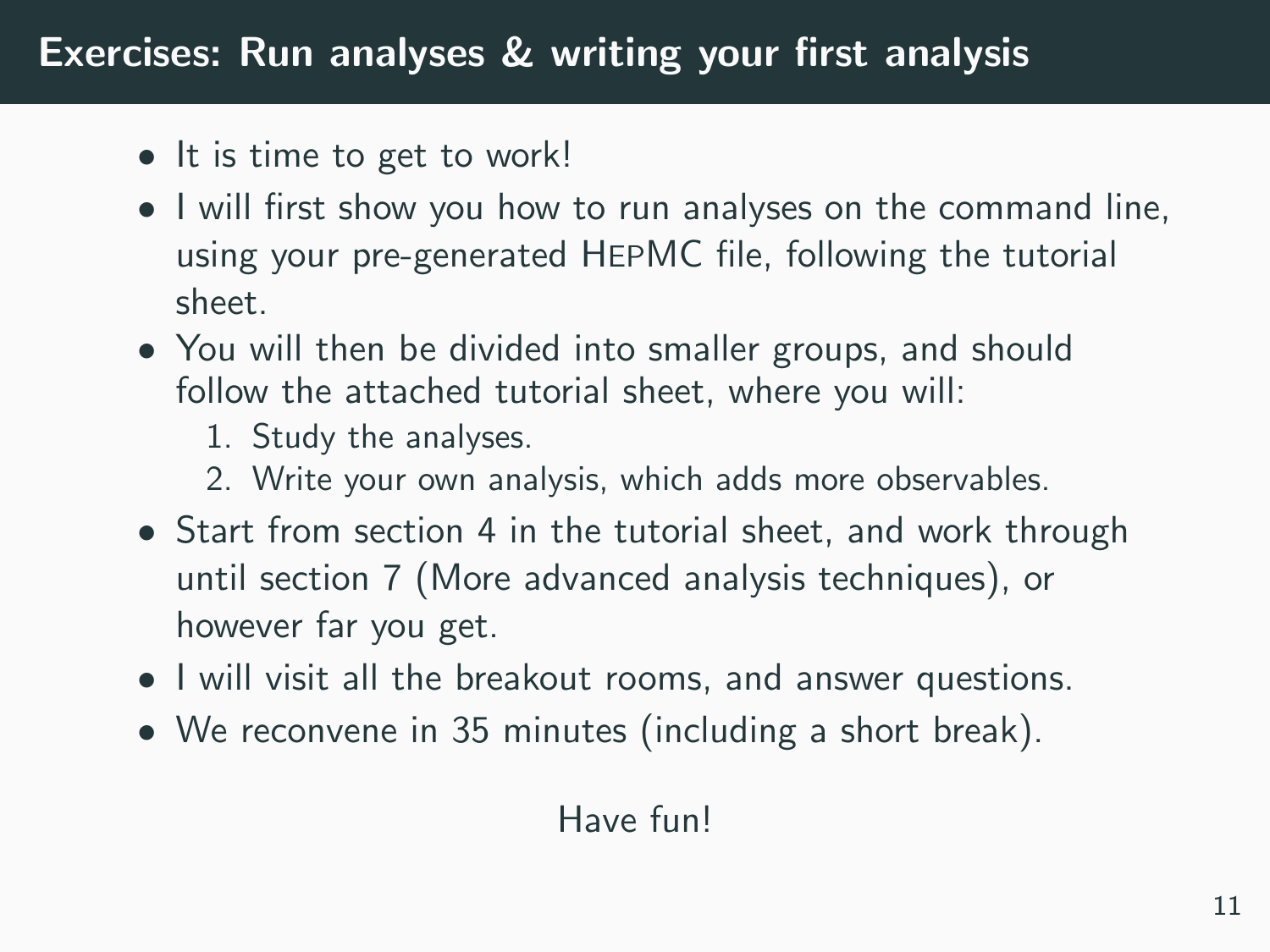• The tutorial sheet includes a possible solution to the exercise.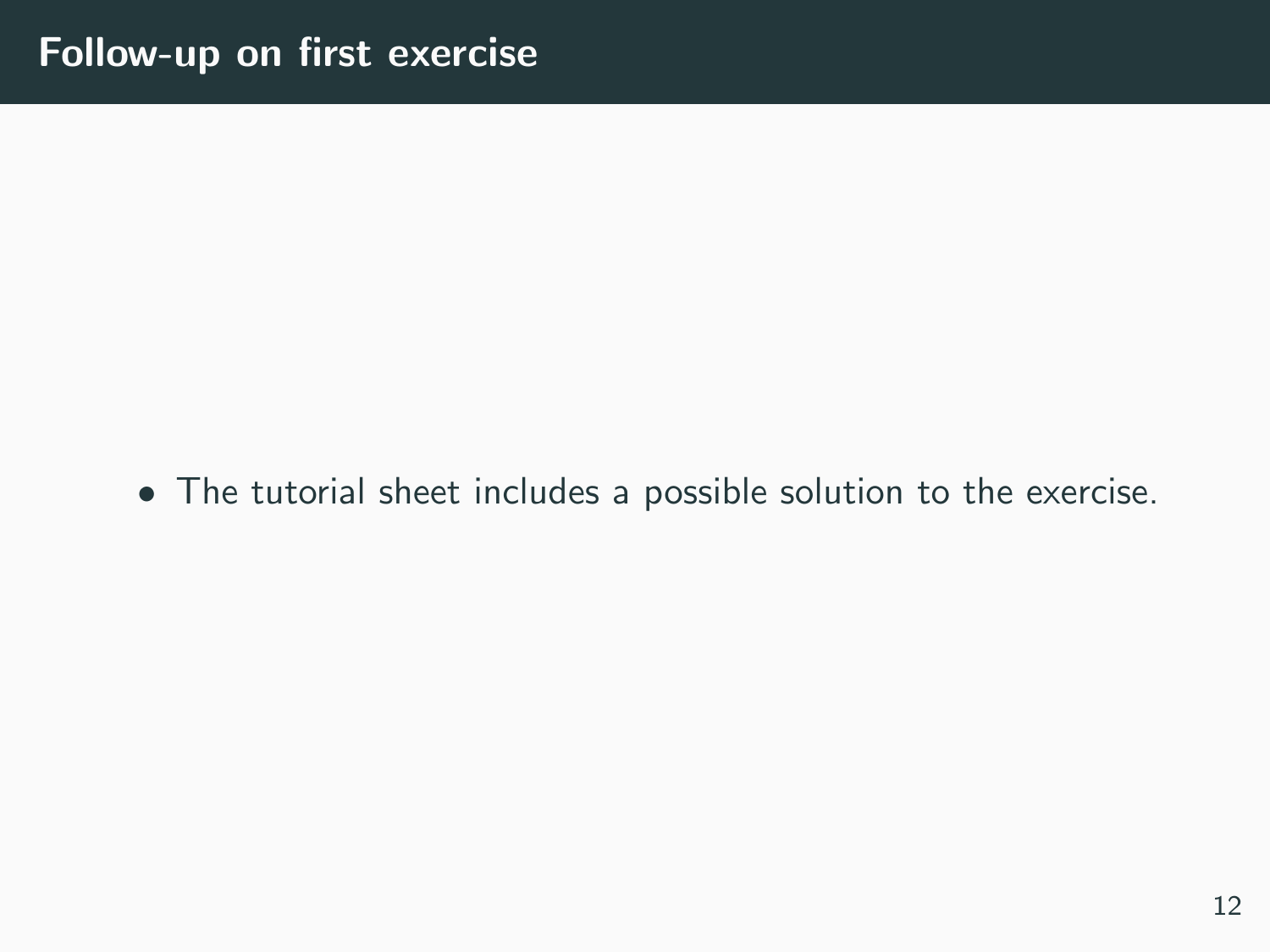- For the next exercise, you can choose between three features.
	- 1. Interact with an analysis using options.
	- 2. Percentile binning of observables.
	- 3. Jet finding with FASTJET.
- The instructions in the sheet are a bit more fast paced.
- Make sure you have a working ex. 1 analysis before moving on!
- We reconvene in 35 minutes.